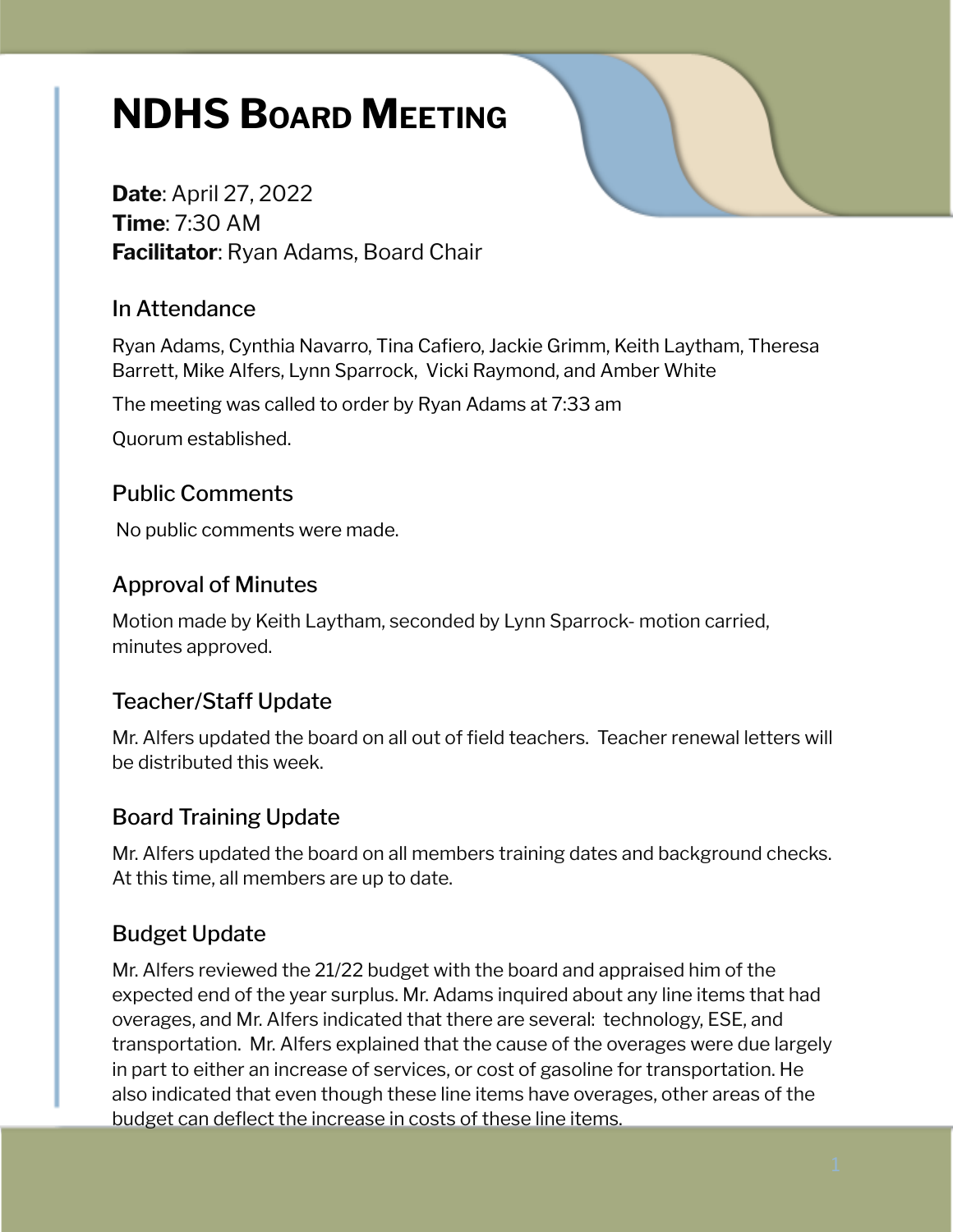## Student/School Capacity

## Master Schedule

The 2022 – 2023 Master Schedule was shared with the board and discussion ensued regarding new classes offered (AP and CTE). Mr. Alfers then shared that some of the intensive/remedial classes will be covered by grant funding and will not impact our budget for the next couple of years.

## Test Data Update

Mrs. Barrett informed the Board that Early Spring Retake FSA and EOC scores will be released mid-May. At this time, there is no new data to report.

There are still Seniors needing to meet the testing requirements for graduation –

Algebra 1 EOC = 2 students, and Reading FSA = 2 students

## **Graduation**

Graduation will be held on May 25<sup>th</sup> at 6:00 PM at the Kissimmee Civic Center. At this time, the ceremony will not be live-streamed, as the facility holds ample seating for parents, friends, and family. Dr. Cafiero and Dr. Grimm indicated that it would be nice to have it streamed live as well. Mr. Alfers will confer with the facility and Mr. Friberg to see if this is feasible.

Mrs. Barrett reported that the school has 111 students eligible for graduation, 14 of those students have earned their AA degree from Valencia College and 2 of the students are Juniors who will be graduating early with their AA degree.

## Spectrum Update

Mr. Alfers reported that no progress has been made with Spectrum at this time.

## Open Issues

Keith Laytham indicated that he knew of someone that was interested in joining the NDHS Board. It was decided that the individual should complete the board application and it would be reviewed and discussed at the next meeting.

Mr. Alfers proposed to the board that we update our make policy so that it reflects the new CDC guidelines. It was agreed upon and the new mask policy will read – Due to the recent changes in CDC Guidelines for masking in schools, NDHS recommends that students wear a mask while on campus, however, it is not required. A motion was made by Keith Laytham to accept and Jackie Grimm seconded – motion carried.